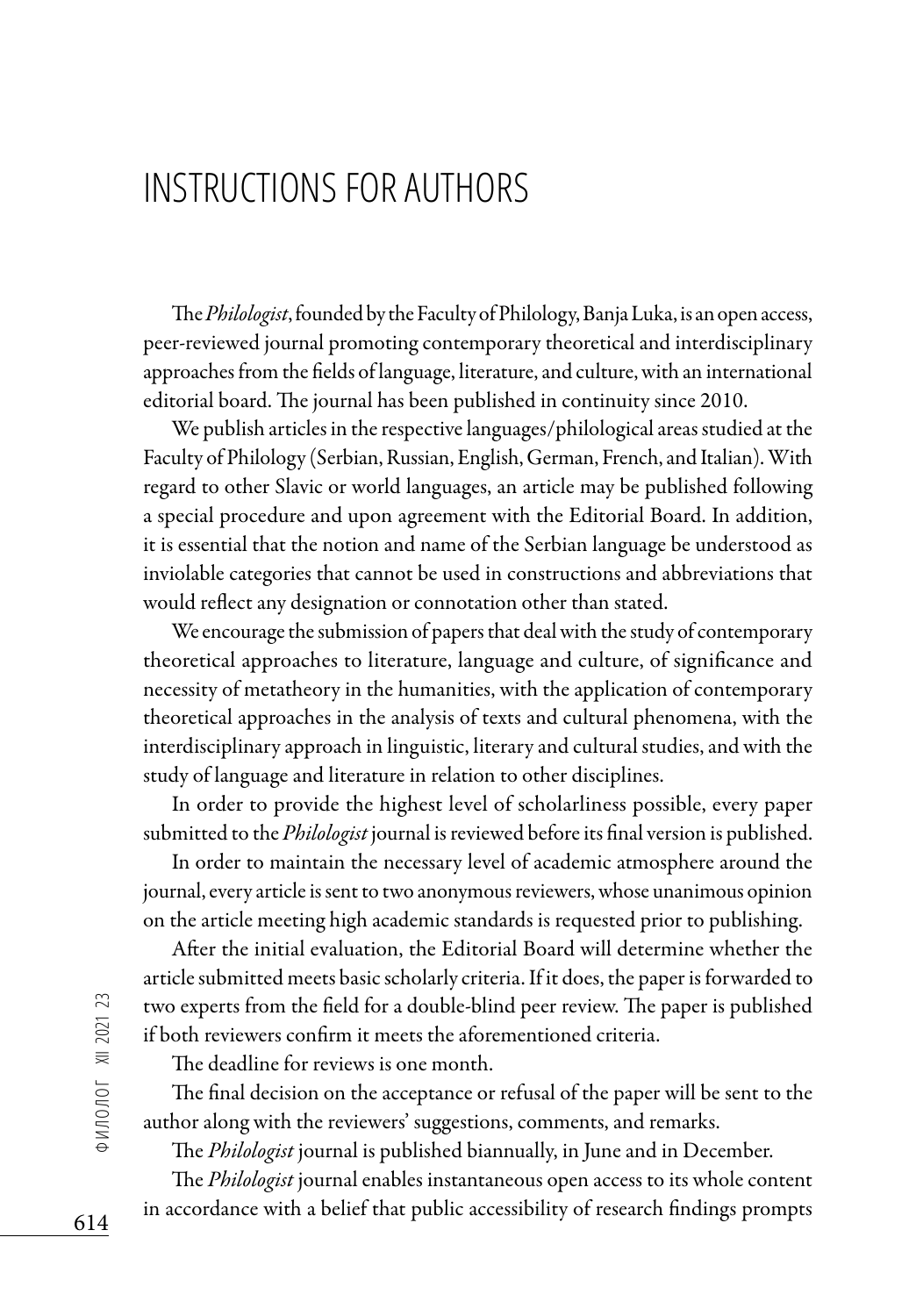a wider exchange of knowledge and ideas. The journal makes its contents open for its readership to read, download, copy, distribute, print, or link to full texts of the published articles, crawl them for indexing, pass them as data to software, or use them for any other lawful purpose. As one of the signatories of the Budapest Open Access Initiative, we only put a constraint on distribution and reproduction concerning the domain of copyright, since it is necessary for the author to be given control over the integrity of their work and the right to be properly acknowledged and cited.

The Editorial Board of the journal is committed to maintaining the highest ethical principles and to preventing malpractice over the course of its publication. Articles that do not comply with these standards will not be published in the journal.

All papers submitted will be checked for plagiarism with the software provided by the University of Banja Luka. Plagiarism, fabrication, and falsification of scholarly results, as well as publication of already published papers/articles and other forms of academic misconduct are ethically unacceptable acts that will be discharged in accordance with the principles stated above. The Editorial Board shall prevent any possible conflict of interest or discrimination on any grounds. In addition, the editors must insure the confidentiality of all information concerning the papers submitted prior to publication. In case of a complaint regarding an ethical issue or conflict of interest, the editors shall act upon the existing policies and procedures.

The author takes responsibility regarding the originality and authenticity of the article by signing a statement. The papers sent to the Editorial Board must not be published, accepted for publication, or undergo a reviewing process in another journal or periodical, but may contain a piece of text that was previously used (orally), at a conference or another academic event. In case of the latter, this piece of information must be clearly provided. Furthermore, in the said statement, the author takes responsibility for the correct use of bibliography and sources throughout the article. Finally, the papers sent to the *Philologist* must not contain plagiarised, fabricated, or falsified research data or display any ethically unacceptable action or procedure.

Immediately after the paper submission, and prior to the commencement of the reviewing procedure, the author must sign a statement, which will be sent to them either by the Editorial Board Secretary or the Editor-in-chief. The author will state that they agree with the open access policy, which is supported by the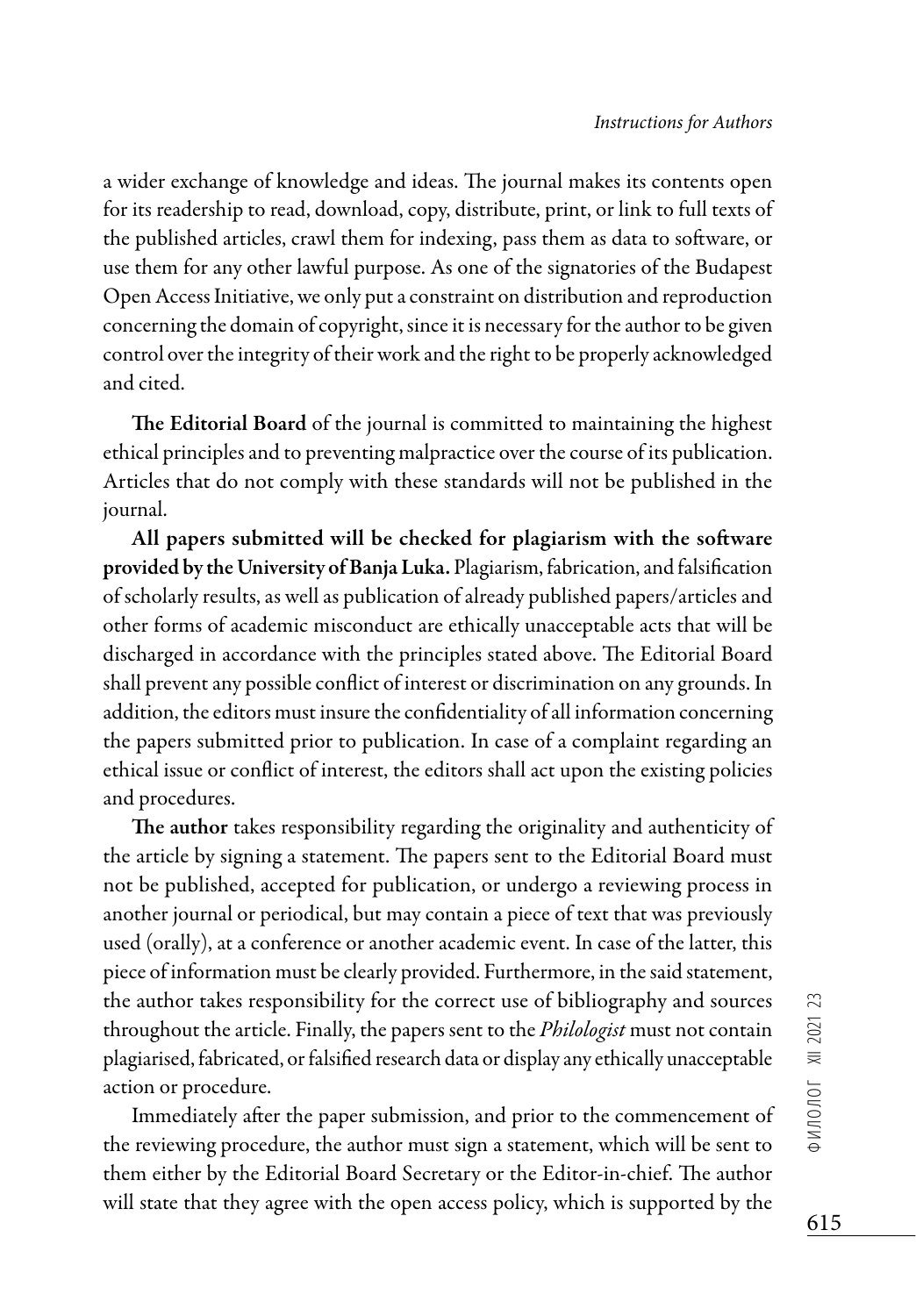## *Instructions for Authors*

Editorial Board and the Publisher of the *Philologist*, that is, that they agree with the Copyright Notice. It means that, by keeping the copyright, they cede the first publication rights to the Journal, and, according to the CC-BY-NC license, they agree with the open access policy and usage of the contents published on the website providing that the usage of the contents is non-commercial and the author(s) and the origin of the first publication are mandatorily labelled. At the same time, the author should state that they will follow the guidelines listed in the Publication Ethics and Malpractice Statement. The author should also point out any potential conflict of interest. Other responsibilities of the author are listed in the body of text on the statement form.

The reviewer evaluates the papers submitted solely on the basis of their contents, in an objective, qualified and competent manner, avoiding discrimination on any account and taking into consideration the highest ethical standards and codes of conduct, improving the quality of the article through their remarks. The Editorial Board guarantees them anonymity, and the reviewer, in turn, is obliged to provide confidentiality of all the information concerning the article, and to report any violation of copyright, plagiarism, and other ethically unacceptable procedures or instances of malpractice in the article reviewed. The reviewer who feels incompetent or unqualified regarding the article in question, who thinks he/she will not be able to provide a prompt review, or that he/she may be involved in a conflict of interest, shall inform the Editorial Board. Hence, said reviewer will be exempted from the reviewing process.

*Philologist* allows the author(s) to hold the copyright and to retain their publishing rights without any restrictions.

*Philologist* allows the author(s) to self-archive preprint and/or postprint versions of their papers on a non-profit server or on the author's personal website with an acknowledgement of the publication source. Using the published version in PDF is permitted.

*Philologist* does not ask for article processing charges (APCs), article submission charges or publication fees.

*Philologist* will provide a free author's copy of the volume in which their paper was published.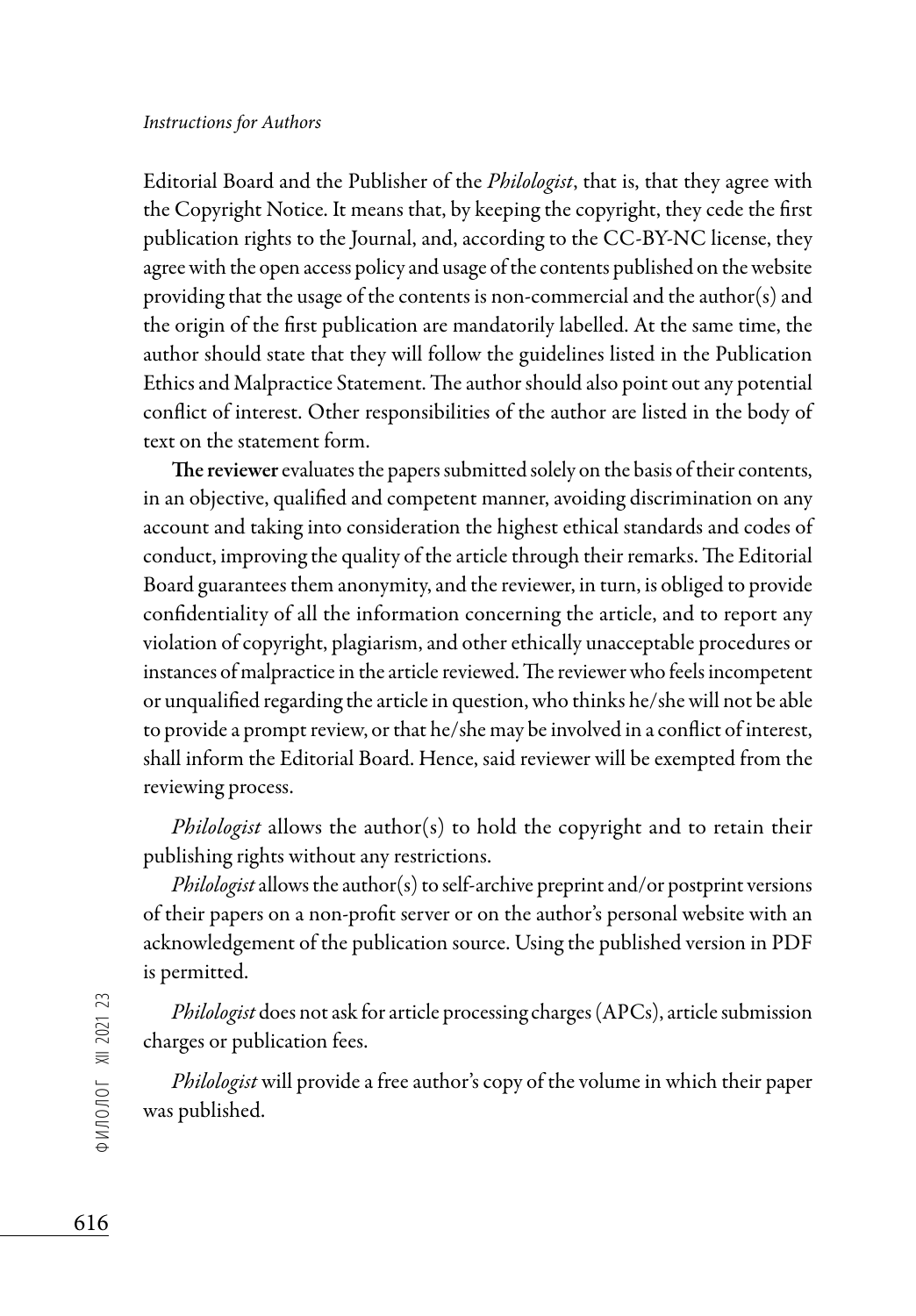## INSTRUCTIONS FOR TECHNICAL PREPARATIONS AND REGISTRATION OF THE PAPER FOR THE REVIEWING PROCEDURE

Papers are registered through an account on the website, by email, or by snail mail.

Each author can create their own account by following the instructions for user registration provided on https://filolog.rs.ba. Upon registration, the author can submit the paper by following the steps describing the procedure. The author that decides to submit his/her paper in this way is then asked to fill in all the fields and provide all necessary metadata.

In addition, papers can be sent to the following email address: filolog@flf.unibl. org or snail mail address: Redakcija casopisa *Filolog*, Univerzitet u Banjoj Luci, Filoloski fakultet, Bulevar vojvode Petra Bojovica 1a, 78 000 Banja Luka, Republic of Srpska, Bosnia and Herzegovina.

In the course of submitting the paper, the author must provide a signed copy of the Author's Statement, an academic biography, metadata, as well as a Latin version bibliography. The Author's Statement form can be downloaded from the website. An academic biography is delivered in a short form, up to 200 words, in third person singular. The first sentence of the bio narrative should state the author's current function, that is, the academic title and position. The metadata is provided both in the language used in the paper and in English. If the paper is written in English, the metadata is provided only in English.

The author is guided by the Secretary of the Editorial Board through the entire process, from registration to publication, in accordance with the open and continual communication policy of the *Philologist* journal.

It is necessary that the author should comply with the following technical instructions for the preparation of the paper for the reviewing process and publication:

The text of the original scientific/scholarly paper must be kept within the 30,000-50,000 character range with spaces. The text of a review must be kept within the 10,000-20,000 character range with spaces.

Texts must be submitted in a Microsoft Word document, Times New Roman style, font size 12, and line spacing 1.5.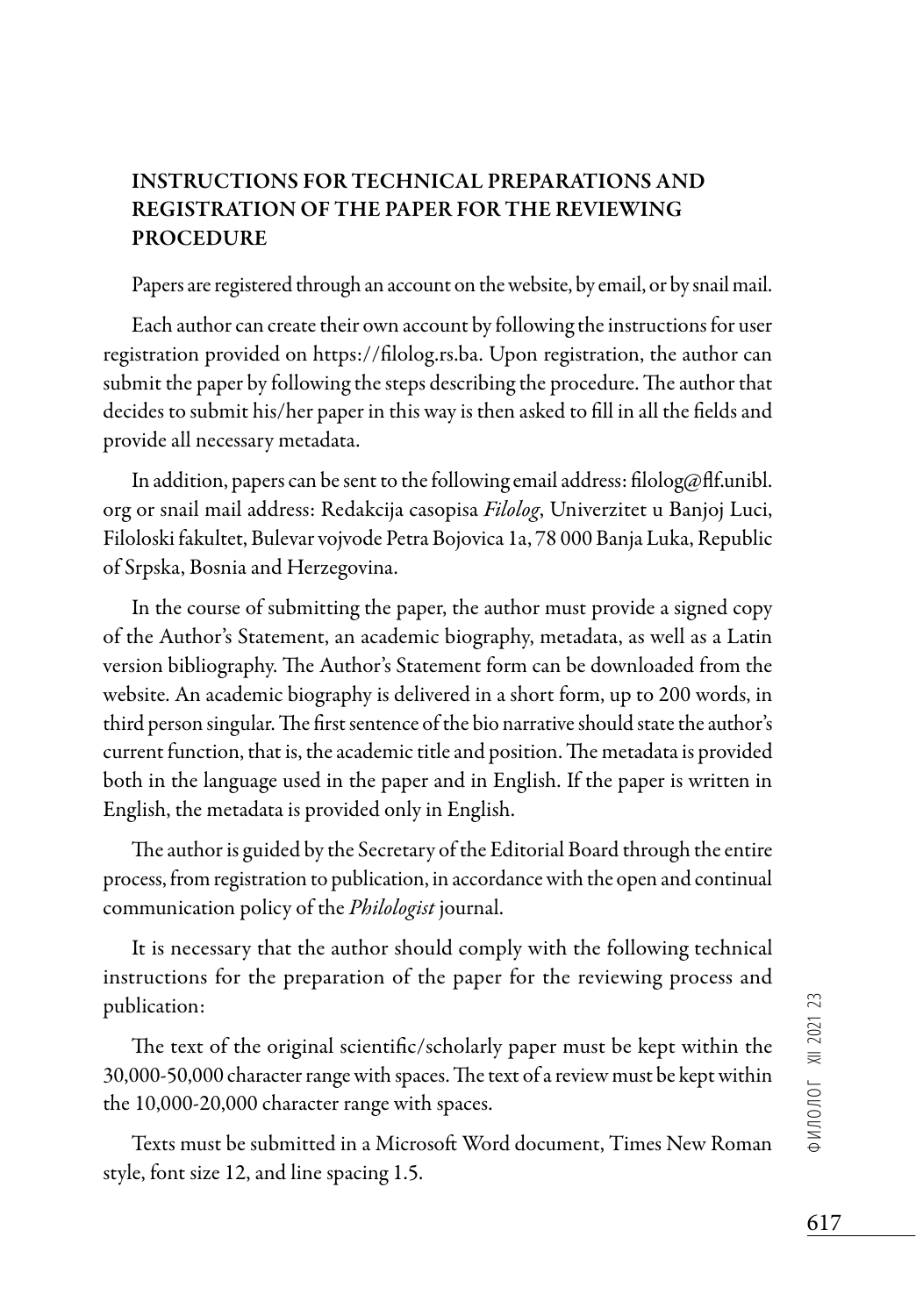## *Instructions for Authors*

The full name of the author, as well as their scientific affiliation, is provided in the upper left corner. The author must state their middle name (if any).

A footnote is attached to the surname of the author, containing his/her email address. If the paper is co-authored, this note refers only to the first author.

Only the author fully employed at a university, an institute, or any other scientific research institution states any scientific affiliation. It is stated in accordance with the principle of organisational hierarchy of the institution (e.g. University of Belgrade, Faculty of Philology, Department of Slavic Studies). In addition, it can be used by master's or doctoral studies students. In which case, they must state the name of the institution at which the research was conducted. If there is more than one author, the scientific affiliation is stated for each author separately.

Furthermore, it is necessary that the author should submit the version of the document ready for the reviewing procedure. That version must not contain any element that would compromise the principle of anonymity. In order for mutual anonymity to be maintained throughout this process, we recommend that the author should consult the technical instructions provided on the website of the *Philologist*, on the *Register of the paper* menu.

If there are specific fonts or other elements that require an additional technical support used throughout the paper, it is necessary to send a PDF version of the text, along with the aforementioned specific fonts or elements.

The title and possible subtitle of the paper are stated in the central part of the document, below the affiliation, in bolded capital letters. The abstract is provided below the title, in the language of the paper (100-250 words), which is followed by key words (5-10 words). Both the abstract and key words are written in Times New Roman style, font size 12, line spacing 1.5, and in italics. In case there are already some italicised words in the said elements of the paper (such as the title of a literary piece), they are written in standard print form.

Following the key words is the main body of the text. It is essential that an original scientific paper retain the IMRAD structure (Introduction, Methods, Results, and Discussion), and it is preferable that the sections of the text be numbered and entitled.

Citations longer than two sentences must be singled out from the main body of the text, in accordance with the following technical instructions: Times New